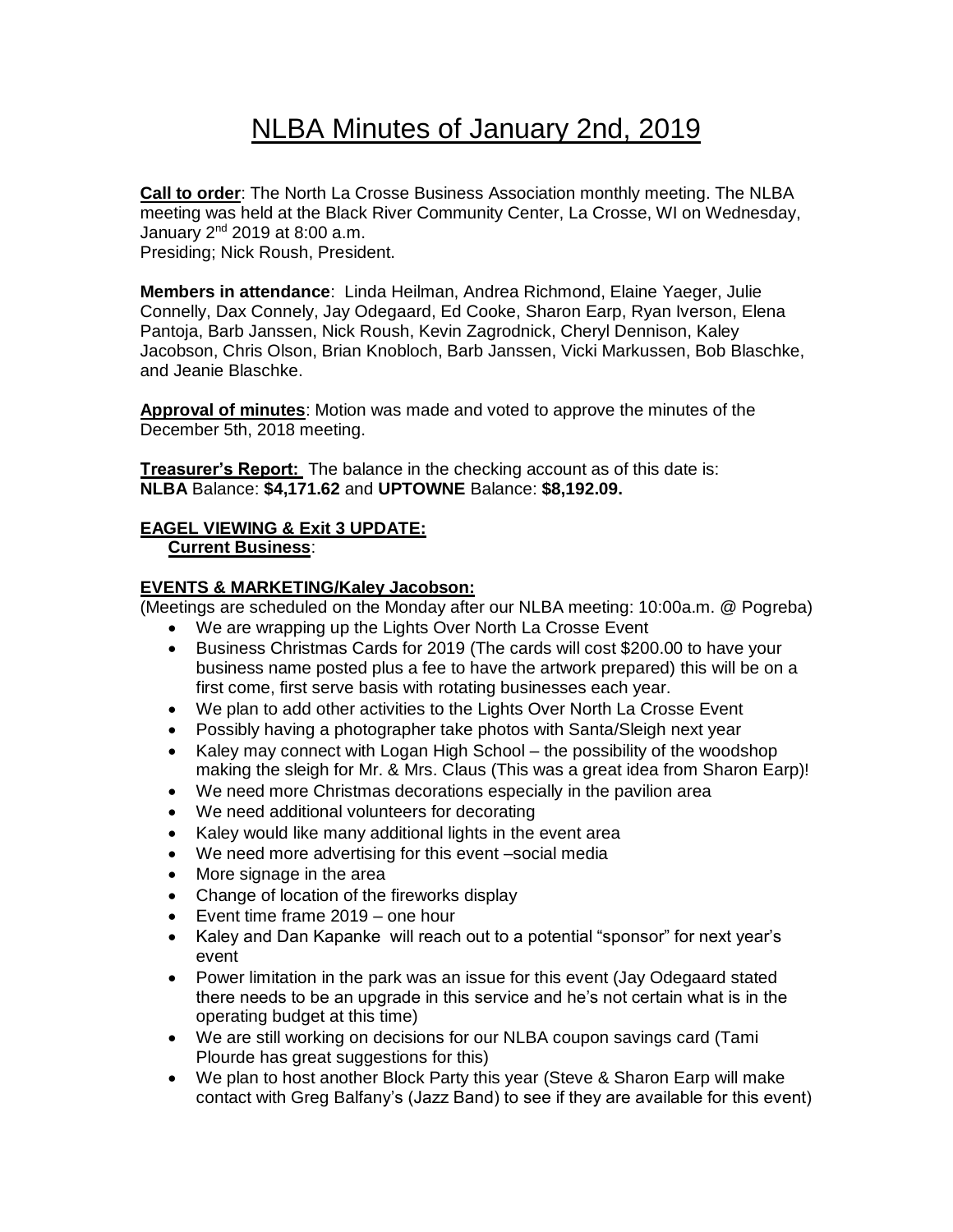- Fund raising events
- NLBA to have businesses host "social hour" gatherings

### **North La Crosse Growth & Development Workgroup:**

• Meets the first Wednesday of the month -9:00 a.m. (Right after our NLBA meeting)

#### **Membership Workgroup:**

Meets the first Tuesday of every month  $-9:00$  a.m. at River Bank (Any questions please contact Linda Heilman at the bank) Thank You!

#### **2019 Board Nominations/Elections:**

• Chris Olson and Dan Kapanke's term is up for election in February. They have both voiced they would run again for re-election. Please forward your nomination (Board Member –one year term) to Jeanie Blaschke [jeanieb@centurytel.net](mailto:jeanieb@centurytel.net) by January 23<sup>rd</sup>. We will vote on elections at our February  $6<sup>th</sup>$  2019 meeting. Thank You!

## **Chamber of Commerce: Vicki Markussen**

#### Opportunity Zone,

Opportunity Zones were created under the Tax Cuts and Jobs Act of 2017 to spur investment in distressed communities. Opportunity Zones are low-income census tracts that have been designated as eligible to receive investments from Opportunity Funds. State and local officials determined which areas of their state they wanted to designate as Opportunity Zones and sent this list to the U.S. Department of Treasury for approval. Opportunity Zones need capital. To get this capital, the Opportunity Zones program offers special tax incentives to investors who roll their capital gains into an Opportunity Fund within 180 days. Tax incentives include temporary tax deferral, step-up in basis, and permanent exclusion from taxable income of capital gains. An Opportunity Fund is a private sector investment vehicle and it must put at least 90% of its capital gains in Opportunity Zones

PRATT: It passed the local referendum and is now up for consideration in Madison.

## **Andrea Richmond: Council Member**

- Voiced concerns regarding the landscaping in the recently completed Highway 53 project. Jay Odegaard responded by stating that we need to wait until spring to see what actually develops
- Andrea was in contact with the police department regarding cameras on light poles on Caledonia Street. The police department indicated cost was a factor in installing and monitoring the cameras.
- Street Flags, the present flags are well passed their prime. Due to the vast number of flags needed it will be a financial concern.

#### **Barb Janssen: Council Member**

- There is still an on going problem at 1212 Avon Street with the drug situation.
- River Side North project is moving forward